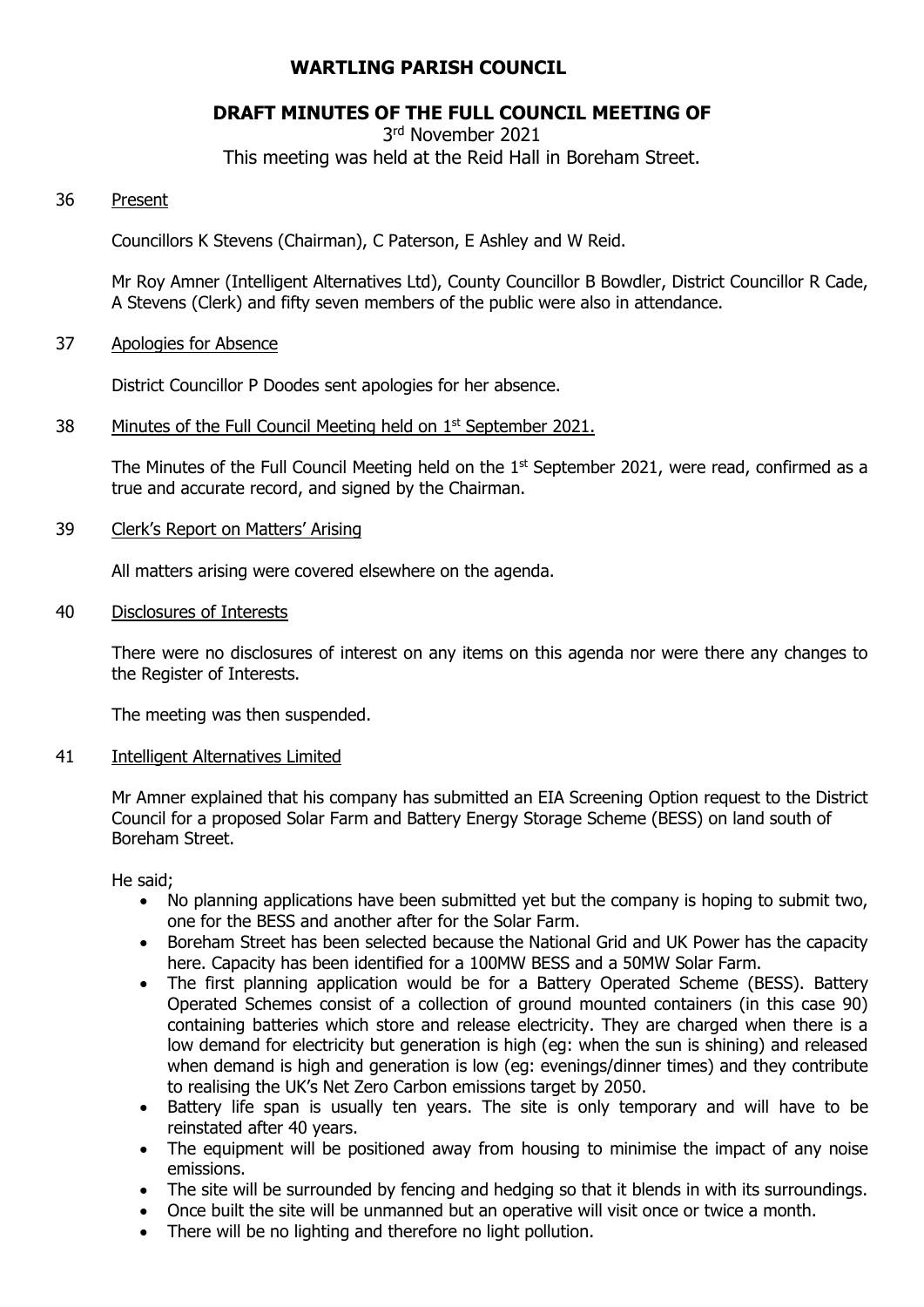- The second planning application would be for a Solar Farm. The solar panels would be up to 3m high with an 80cm gap under them to allow sheep to graze underneath. There would also be a gap between each panel.
- Agricultural Land Grade Assessments, a Landscape and Visual Impact Assessment, Ecology Surveys and a Flood Risk Assessment are currently being carried out. The Ecology Survey has already found a badger sett which will be avoided. The land is thought to be reasonable grade agricultural land.
- There would only be one access road and access to existing footpaths will be maintained.
- Any lost habitat will be reinstated because the site will have 10% a net gain to comply with the latest Environment Act.
- There will be an opportunity for residents to comment in the usual way if a planning application is submitted.

In answer to residents' questions, Mr Amner said;

- A Geophysical Survey will be carried out if a planning application is submitted. He is aware of the channels from Boreham Street to Pevensey and the roman croft opposite the site.
- Discussions will be taking place to see if there is a shorter route in which to run the cable. The initial connection point was suggested by the UK Power Networks.
- The site has been assessed as Flood Plain 1, only the southern fringes are at risk of flooding circa 0.35m in a 1 in 1000 year climate change event.
- Screening will consist of 2.4m high post and wire fencing and hedging which will be planted before the work takes place. He agreed to take residents' concerns that it will not be high enough back to the office.
- There are expected to be around 100,000 panels but there may be less by the time the work begins because panels are already increasing in size. The legs for the panels will be fitted like fence panels are and will not be concreted in. Any use of concrete will be kept to an absolute minimum because it will need to be removed when the site is reinstated.
- The current access plan and access location will be reassessed to see if there is a more suitable/alternative access point, and the details of this will form part of any subsequent planning application. Within the application, they will be required to provide a Traffic Management Plan, which ensures their vehicle movements comply with the County's road management requirements.
- There will be no glint and glare issues from the panels. There is no legal restriction governing their proximity to housing but any housing will be at least 14m away. This was disputed by a resident who said they have to be at least 1km away.
- Strong winds will not be a problem because the cable will be run in underground trenches.
- Tidal power is another option but it is still very much in its infancy.
- If the planning applications are successful his company will build no more sites here.
- A proposed community benefit fund is being offered to Wartling Parish Council in conjunction with the application. This is offered by the applicant (Pelagic Energy) who would own and operate the proposed Solar and BESS scheme. The offer is made irrespective of whether or not the Parish Council supports the application.

In answer Councillor Reid's questions, Mr Amner also confirmed the proposals will cover 150 acres and the higher tier payments which were due to run out shortly will be enhanced.

#### 42 Reports from the County Councillor on matters from the County Council affecting this Parish.

County Councillor Bowdler sent the following report before the meeting;

#### 'Adult Social Care and Health

### East Sussex gains nearly £4million from government to help households through winter

Vulnerable households in East Sussex will be able to access financial help to support them with essentials such as food and utility bills over the coming months as part of the government's Household Support Fund. East Sussex councils will receive £3,896,783.88 of the fund. Those who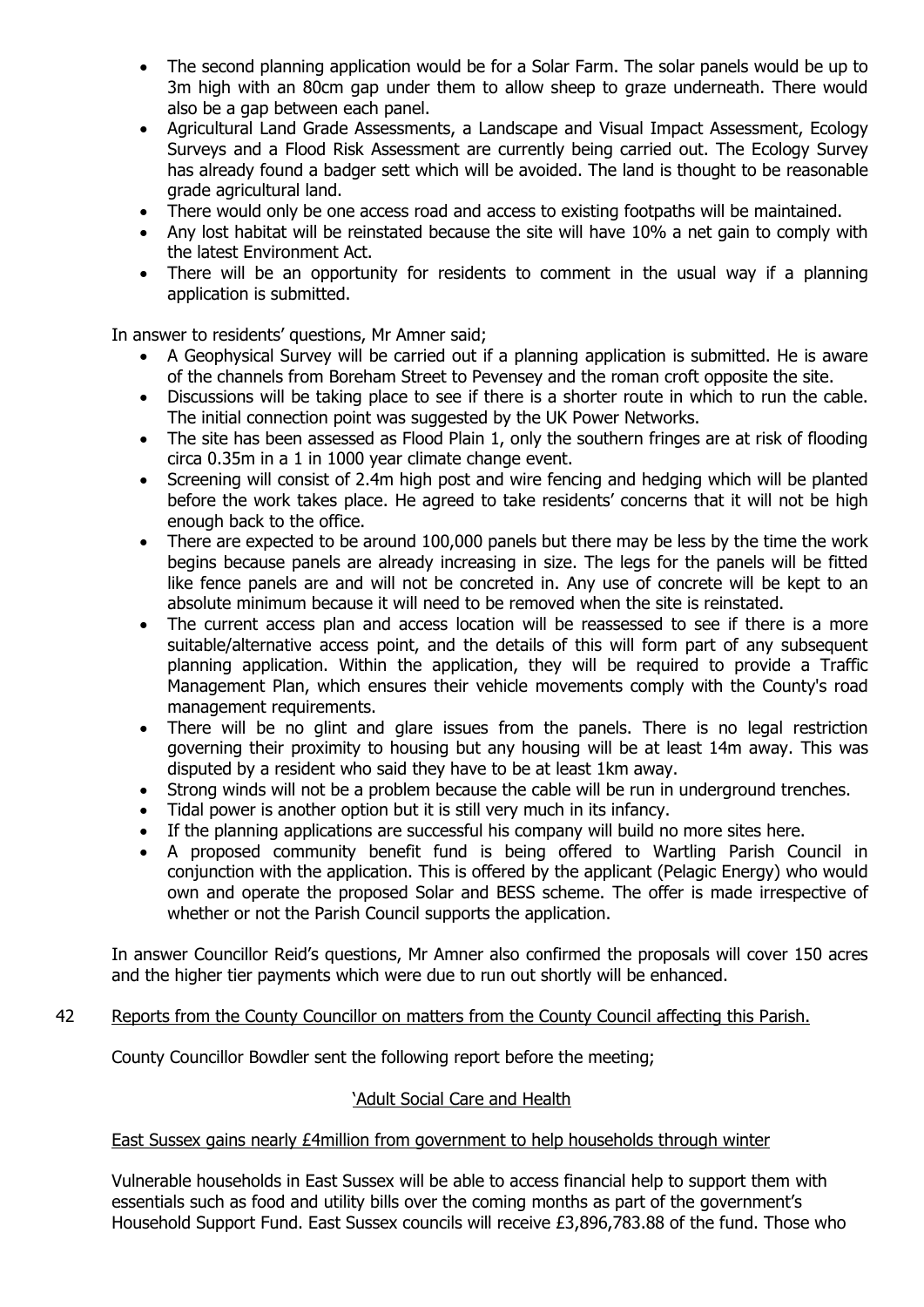think they could benefit should contact the council for more details on what will be available in their community.

## Children's Services

### New Eastbourne special needs school to open in Autumn 2022

A new special needs school for children aged 5-16 is set to open its doors in Autumn 2022. The new school will create 135 local school places for children with autism and/or complex learning and medical needs. The school will be managed by the Southfield Trust on behalf of East Sussex County Council.

### Apprenticeship scheme for vulnerable residents launched

An innovative pilot scheme to boost apprenticeships and training vulnerable residents has launched. The Moving On Up Employment and Apprenticeship Scheme will help those in supported and temporary accommodation or at risk of homelessness access apprenticeship placements and vocational training. Participants will receive mentoring support to help with their individual learning, and financial support will be provided so employers can pay a sufficient wage to apprentices so they can ultimately live independently. The pilot scheme will be managed by the council's new Employability for Supported and Temporary Accommodation and Refuges (ESTAR) initiative

#### Communities, Economy and Transport

#### East Sussex County Council announces additional funds in fight against climate change

Councillors have affirmed the importance of ecological planning and protecting natural diversity as the authority continues its efforts to tackle climate change.

At a meeting of the council on Tuesday 14 October, councillors agreed to set aside an extra £8.85 million to be spent on reducing climate change and in improving the county's highways for walkers, cyclists, and motorists. The council has also agreed to write to the county's MPs asking them to press ministers for greater direction, detail, and support to assist the council in delivering on its netzero target.

#### Green light for new cycling and walking plan

The council's East Sussex Local Cycling and Walking Infrastructure Plan, which proposes an ambitious network of preferred cycling and walking routes across the county, was agreed by councillors last month.

The county's first plan focuses on areas where there is the greatest opportunity to increase levels of cycling and walking and therefore, to attract external funding, such as the coastal strip and larger market towns in the county. In rural areas, the council will look at how walking and cycling can be supported through its local transport plan.

#### Ambitious plans to improve bus services in East Sussex

The council's Bus Service Improvement Plan (BSIP) has been backed by the lead member for Transport & Environment ahead of its submission to government. The plan sets out the council's strategy to significantly increase bus use around the county by improving the overall network, making it more reliable, more affordable, and more accessible.

One of the most significant changes proposed is the replacement of many traditional bus routes with Digital Demand Responsive Transport (DDRT) schemes, which would see fixed bus routes replaced with routes which change day-to-day based on passengers booking journeys.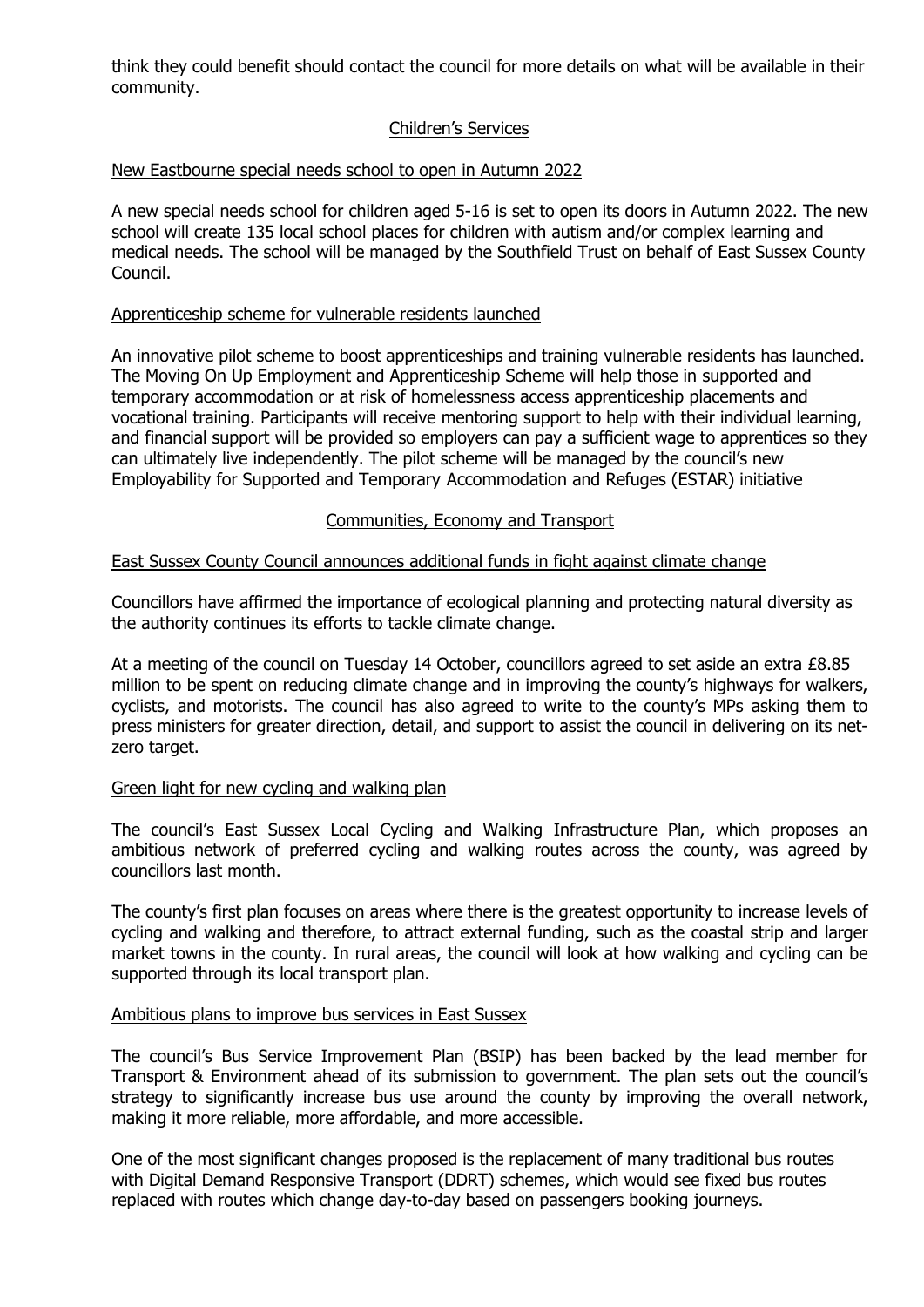## Cash boost for Seaford tree project

The national Local Authority Treescapes Fund has awarded over £299,000 to Seaford to renovate and plant trees across the town.

The successful bid by East Sussex County Council will see over 150 new trees planted by the end of February 2022, and the grant includes three years of follow up maintenance to ensure the saplings are successfully established. The grant also includes a contribution of £2,000 for the local community group 'Trees for Seaford' to help them purchase 90 trees to be planted this season.'

## 43 Report from the District Councillors on matters from the District Council affecting this Parish.

District Councillor Cade said;

- Wealden is still struggling to find reasonably priced rented accommodation in the private sector for Afghan refugees. It particularly needs more three and four bedroom houses.
- District Councillor Doodes and he have introduced regular informal meetings with Parish Chairmen and Clerks. They met the Chairman and Clerk of Wartling Parish Council on the  $28<sup>th</sup>$  October and, as a result, understand the two main issues which cause concern here are the future of The Lamb public house and traffic speeding. They (District Councillor Doodes and District Councillor Cade) are 'keeping pace' with The Lamb and Huw Merriman MP has agreed to walk the Parish and check out the speeding issues for himself.

In answer to a resident's question he confirmed he will find out if a village would be reclassified as a hamlet if it loses its pub.

## 44 Questions from Members of the Public

One resident asked for the vegetation around a bus stop pole to be cleared, as the pole has disappeared into recent tree growth. The pole is on the south side of Boreham Street just before the junction with Wartling Road. The Clerk agreed to ask Highways.

Another residents said that she reported six very deep potholes to District Councillor Doodes and was very impressed when they were repaired within two weeks of her reporting them.

The meeting was then re-opened.

## 45 Reports

- a) Planning There was nothing new to report on this occasion.
- b) Environment North

There was nothing new to report on this occasion

c) Footpaths

Residents are asked to contact the Clerk with any path or pavement issues. The Clerk will then forward them on to the responsible authority for action.

d) Environment South

This was covered under 'Footpaths'.

e) Highways

This was covered later on in the meeting.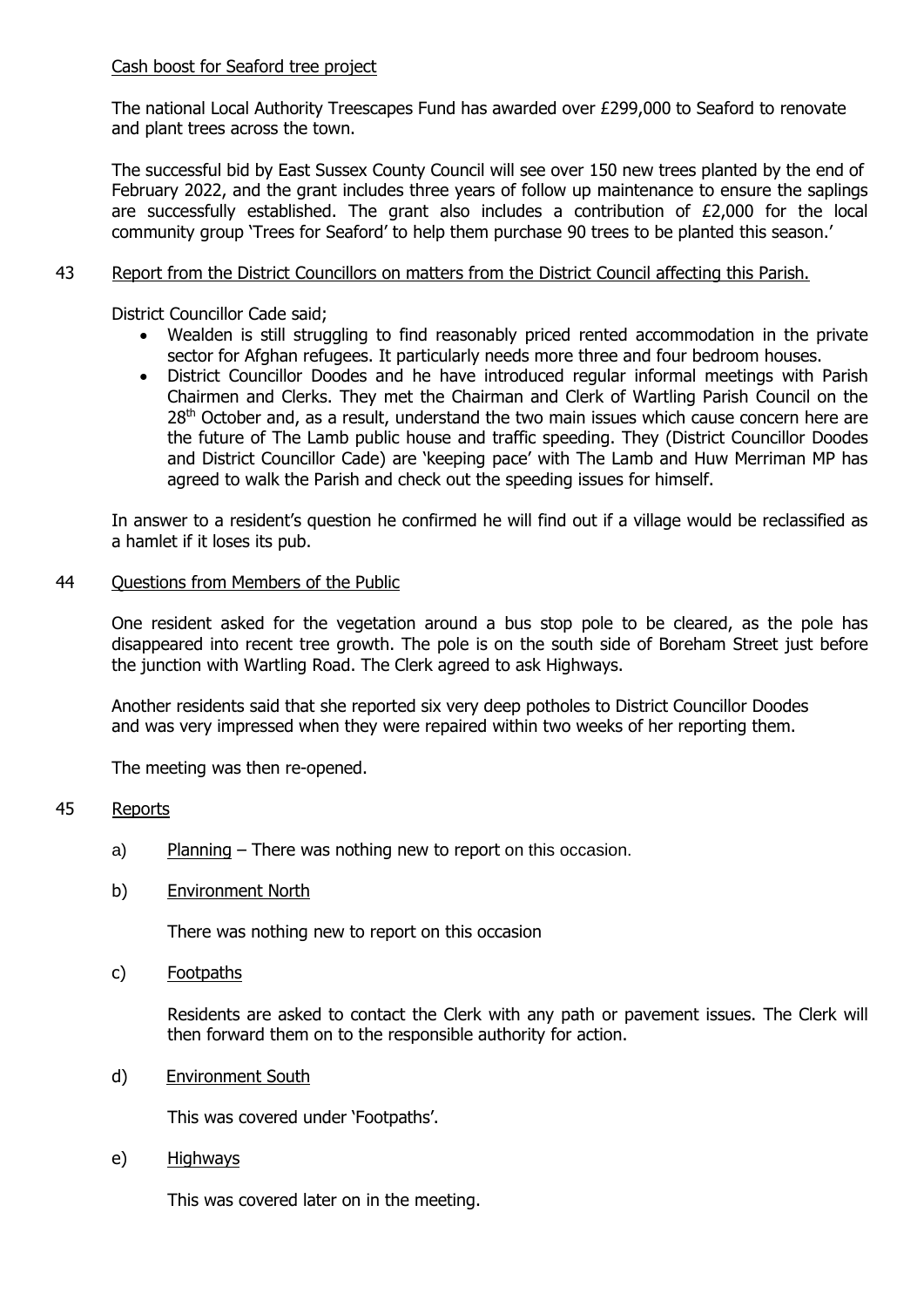## f) Police

There was nothing new to report on this occasion.

## g) Communication

Councillor Reid sent out a list of bin collection dates over the Christmas period via the village email distribution list. A copy of the list is available from the Parish Clerk.

h) Speedwatch

The next Speedwatch Sessions are due to take place later this month.

i) Trees

This tree which was lying on the bank at Wartling Hill has now been removed.

## 46 Reports from outside meetings and courses attended

Councillor Stevens attended the South East Parish Cluster Meeting which was held in September. Those who attended were told the revised Local Plan is due out for consultation, early next year.

## 47 Finance Report

Councillors resolved;

- To agree the payments list to the  $3<sup>rd</sup>$  November 2021.
- To agree the accounts to date.
- To appoint HM Bookkeeping and Payroll Services as its Payroll Administrator following the retirement of Mr Simon Goacher.
- To continue with the existing verge cutting arrangements for 2022 (Option 2).
- The precept for 2022-2023 will be £7500. This equates to an approximate 72p increase per Council Band D Tax Payer per annum.

At previous meetings Councillors considered suggestions on how best to spend the CIL and commissioned a Feasibility Study to go through the options and find out which are the most viable. Councillor Stevens and the Clerk then met the Project Manager on site who confirmed that ESCC will consider;

- 1: A Boreham Street pedestrian crossing crossing in the area east of the Bulls Head, not far from where the new houses have been built.
- 2: Gateways these already exist but additional enhancements such as picket fence details. New gateways require separate approval and are not included within the Community Match scheme. The Project Manager will confirm whether adjustments to existing gateways fall under the same remit. New gateways located at the parish boundaries are unlikely to be granted.
- 3: Traffic calming white lines down the edge of the road, additional red patches and roundels and speed limit signs within the 30mph zone.

All three proposals have been met with broad approval and providing the detail is correct and design guides are adhered to, would not meet opposition from the ESCC Traffic and Safety Team.

The Parish Council now awaits the Feasibility Study which will provide more detail.

The Project Manager has also;

reported the broken drain cover and the pothole, both near the existing crossing just east of Reid Hall, to the Reactive Maintenance team.